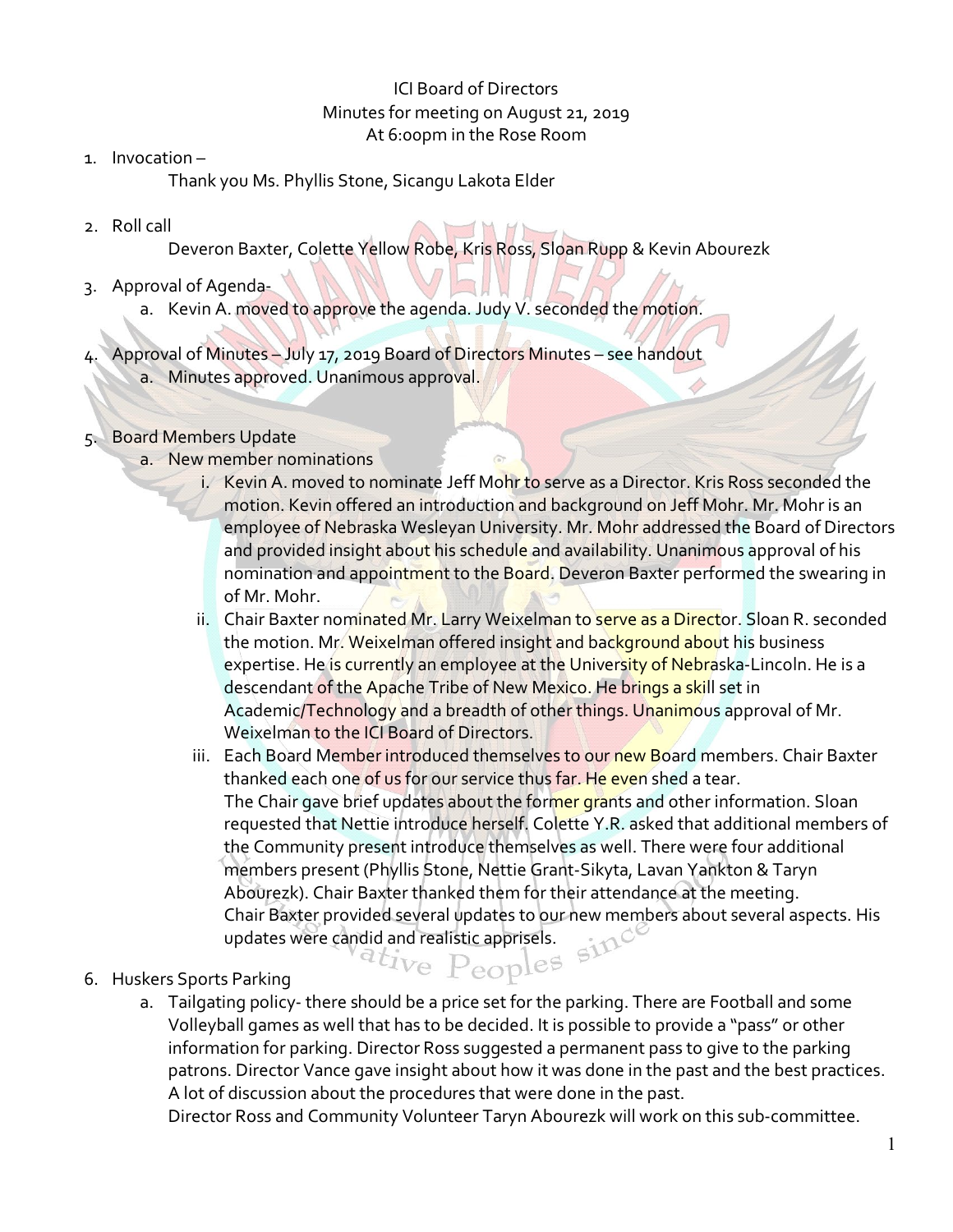There will be no alcohol allowed on the premises, which is a continuation of the previous policy.

Director Weixelman suggested that we invite a Pop-Up Truck to the Tailgate. Director Weixelman will look at the prices for the Port-a-potties. There was discussion about other popup trucks that were contacted in the past. A range of fees starting at 200.00 were discussed depending on profit and the PR strategy from the Vendor. (Profit margin of 1200 – 1500 at a percentage or flat fee).

Any expenditures and details that may arise for the August 30<sup>th</sup> and August 31<sup>st</sup> volleyball and football games will go through Treasurer Vance. ICI will provide a nominal gift to "volunteers" that assist with the parking (\$20.00).  $\left\lfloor H \right\rfloor$ 

Chair Baxter made a motion to charge \$20.00 for each car and ICI will provide one portable bathroom. Director Ross seconded the motion.

Unanimous approval. Colette abstained.

- b. Additional items- additional discussion about the logistics used in the past for the games.
- 7. ICI Advisory Council Update- No Report.

Taco Sale held during the Pow-wow. Positive turnout. Director Colette Y.R. donated \$20 to supplies for the Taco Sale as she couldn't volunteer. Director Vance requested that the second kitchen get cleaned up. It is still in disarray from the pow-wow date when the Advisory Council utilized it.

- 8. Community idea Lucinda M. & Society of Care
	- a. Director Ross handed out the proposal from the Healing Society. See attached.
	- b. Director Ross moved to approve the Society of Care proposal. Chair Baxter seconded the motion. Lucinda will work with Director Rupp to schedule the events. Unanimous approval. No abstentions.
- 9. Vehicles, surplus equipment update (Kevin)-

Chair Baxter moved to sell the vehicles on Craigslist. Kevin A. seconded the motion. Unanimous approval.

Kevin A. explained the updates with the auctioneer.

Colette Y.R. secured two titles from the DMV and turned in the receipts to Treasurer Vance for reimbursement.

10. Host a viewing of Rumble (Kevin)

Kevin is working with Shirley Sneve about the possible screening of Rumble.

- 11. Financial Update and Treasurer Report (Judy)
	- a. Petty cash policy Treasurer Vance reported that there is a \$300.00 petty cash envelope. She paid Percy with it for the mowing (\$100.00). The room in the Admin Office is secured and locked. Treasurer Vance will write up a policy for the ICI on the access to the room and the petty cash. She will be the exclusive person who handles the petty cash. Judy Vance continues to pay the bills and updated the Board on the settlement offer from Staples.
	- b. Additional items